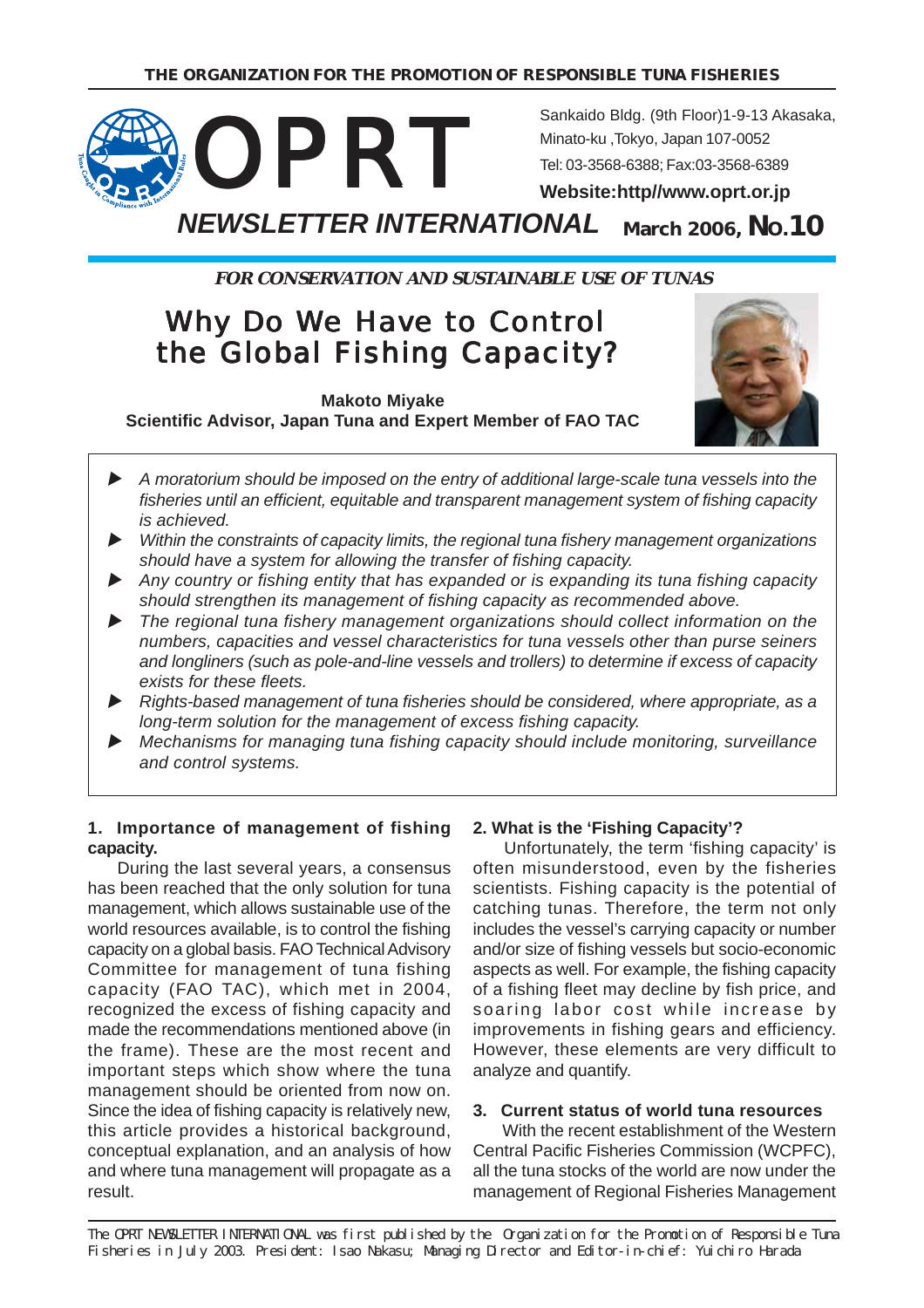

Fig. 1. Cumulative landings of major tuna species, by oceans.

Organizations (RFMOs). These RFMOs are closely monitoring all the tuna stocks under their responsibility and evaluating their status. According to these analyses, almost all the tuna stocks are exploited very near to the maximum sustainable yields, with a few stocks being overexploited, while skipjack stocks are still underexploited

Fig. 1 indicates a continuous increase in catch throughout. However, if the current catch is close to the MSY, we should not expect an increase in the catch without the risk of over-fishing. The stock analysis also indicated that in most cases, the current level of the catches can be made with less fishing efforts, i.e. the same catches can be made with less money and also can be maintained with less smaller fishing fleet.

#### **4. Options of fisheries managements.**

For the stocks which are exploited at or close to the MSY, and those which have been overexploited, generally some type of management measures are introduced by the RFMOs. Those include: total allowable catches (TAC); catch quota (allocations of TAC); and/or control of efforts. The control of efforts may include limitation of number of fishing vessels, total days of fishing, etc. The area-time closure also results in reduction of effort. These measures in catch or effort are most direct means for fishing restriction, but may not be most efficient and effective. For the fishing industry, it is economically difficult to curtail fishing. The fishing efforts which have been shut out of the restricted fishery have to find other places to go, either engage in illegal fishing, or move to fishing on other unrestricted stocks. It should be remembered that the industrialized large scale tuna fishing vessels are very mobile and can fish in any part of the world oceans.

The additional effort on a stock, that is shifted from a restricted fishing stock, would likely cause an excess in fishing for this new stock. Therefore, any conservation efforts on individual stocks at an ocean level may be difficult and often give an adverse effect on other stocks and/or other oceans. The only solution for such a situation would be the management of the world tuna fishing capacity at a proper level.

### **5. Importance of the control of fishing capacity.**

Recognizing such a situation as explained above, being very much concerned with the increasing Illegal, Unregulated and Unreported (IUU) fishing fleet, in late 1990s, the FAO made extensive studies of fishing capacity through working groups, and at the end adopted the International Plan of Action (IPOA) for fishing capacity and IPOA for IUU. The IPOA-Fishing Capacity warned the risk of over capacity and suggested development of national and international management plans of action for fishing capacity. Accordingly, a few countries like Japan, have started serious reduction of fleet size (longliners in this case) but many industrial and developing coastal states actually increased the fishing fleets significantly.

As the progress along the IPOA-Fishing capacity had been very slow, in 2002, FAO's Japan-funded project "management of tuna fishing capacity; conservation and socioeconomics" was formulated and the FAO TAC was started with several world experts and RFMOs. The group has met twice so far and the report has been published. The report of the second TAC meeting (Madrid, March, 2004) combined all the studies on an excessive fishing capacity and is very informative.

# **6. The world fishing capacity is in excess!!**

 Fig. 2, the world major tuna catches by major gears, indicates well the recent trends in fishing capacity. For almost all gears, the catches are increasing, suggesting increasing trends in fishing capacity. In fact, since IPOA was adopted in 1999, the large scale purse seiners increased by at least 30% and possibly much more, resulting in a large increase in tuna catches. Numbers of large-size longliners and pole-and-line vessels have been kept stabilized or reduced by various effort to combat IUU activities. However, small-scale longliners have significantly increased. In addition, others include many fishing gears used by the coastal states, such as gill nets, handlines, and unknown gears and their catches have been increasing.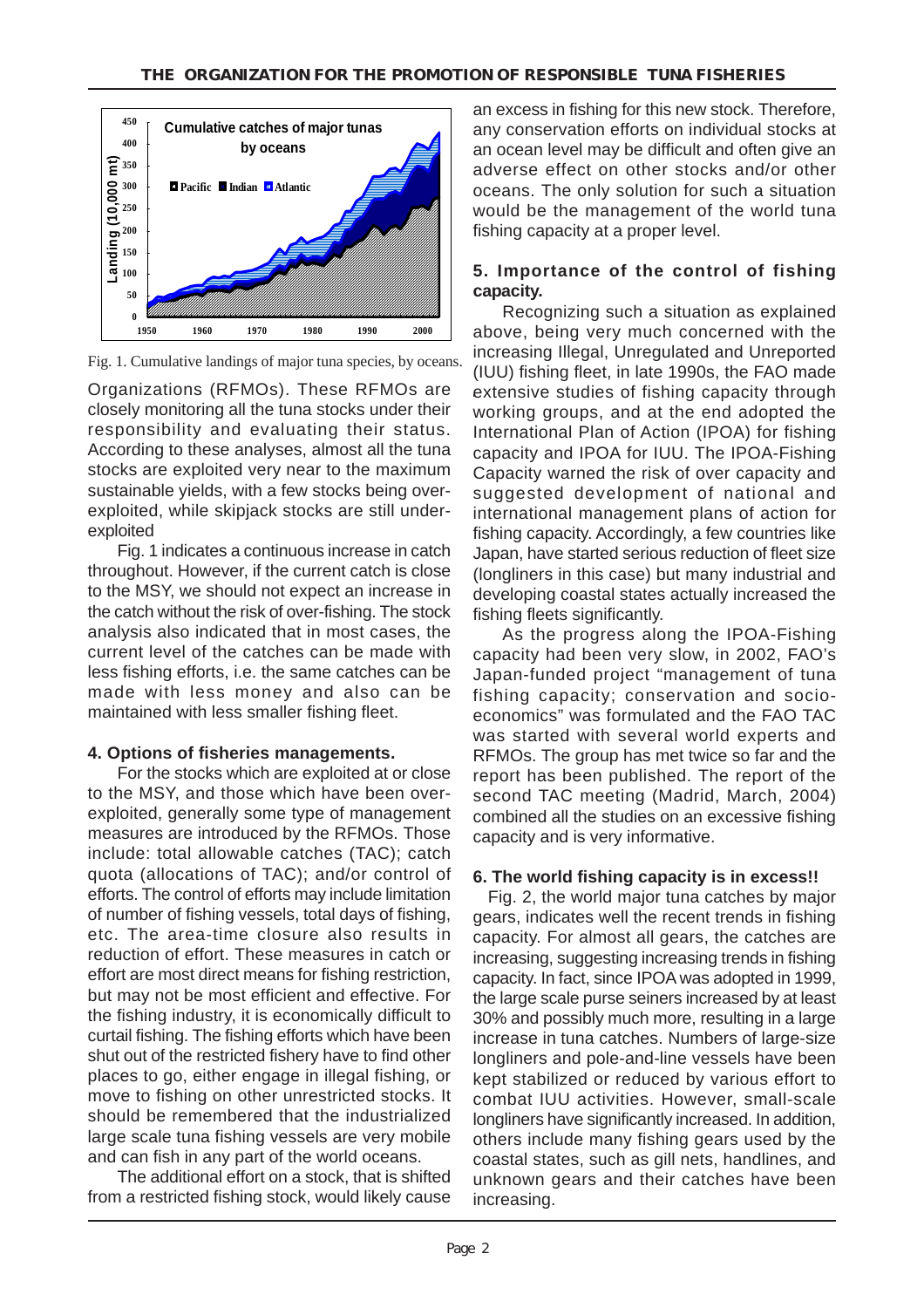

Fig.2. Landings of world major tuna, by fishing gears

Fig. 3 gives examples of evaluation of the excess of purse seine fishing capacity (taken from the paper by C. Reid, Kirkley, J.E, Squires, D. and Ye, J, included in the report of the Second TAC, March, 2004). In all the cases that the report showed, the purse seine could have caught significantly more than the real catches. Also in the same report, Miyake reported that the largescale longliners' annual mean catch is less than the economical break point and hence the fishing capacity is expected greater than the stocks available. These are the basis of the FAO TAC recommendations given at the beginning of this article (in frame).

Despite these 2004 recommendations by the TAC, the increase in purse seine fleet is still continuing. More money (even including that of some longline industries) is being spent on the construction of the seiners, which are then registered with coastal states. Furthermore, many purse seiners that used to be owned by developed countries have changed their flags to the coastal states, while the replacements are made in the original countries. Thus, total purse seine fishing capacity is rapidly increasing. In addition, the efficiency of seiners have been increasing yearly by using more powerful sonar, adoption of Fish Aggregating Devices (FADs) and other technical developments.

The increase of the small-size (less than 24 meters in total length) longliners is also causing large increase in overall fishing capacity. This is related to the introduction of world-wide positive lists for tuna vessels, i.e. tuna caught by fishing vessels which are not registered with the RFMOs cannot be traded. The list applies only to the vessels over 24 meters in length and hence the longliners just under this limit have been constructed and entered into the fishing significantly. Together with the current soaring fuel

cost, such small coastal longliners operate very efficiently and often outside of the regulatory measures adopted by the RFMOs. Under such circumstances, some RFMOs are considering to apply a lower size limit for the boats to be registered in the list.

# **7. Future directions and problems**

The FAO TAC is holding another meeting in May, 2006, in La Jolla, California to review the recent developments. As mentioned above, many countries are ignoring these recommendations for freezing fishing capacity, but keep increasing the fishing capacity. Particularly the fishing vessels registered at coastal developing states are rapidly increasing without the reduction of fleet of developed countries.

The other major problem is that the FAO TAC had studied mostly large-sized vessels only, due to the lack of information on small coastal fisheries. Therefore, the recommendations are





Fig. 3. Examples of excess of fishing capacity evaluated by FAO TAC relative to tuna resources available.